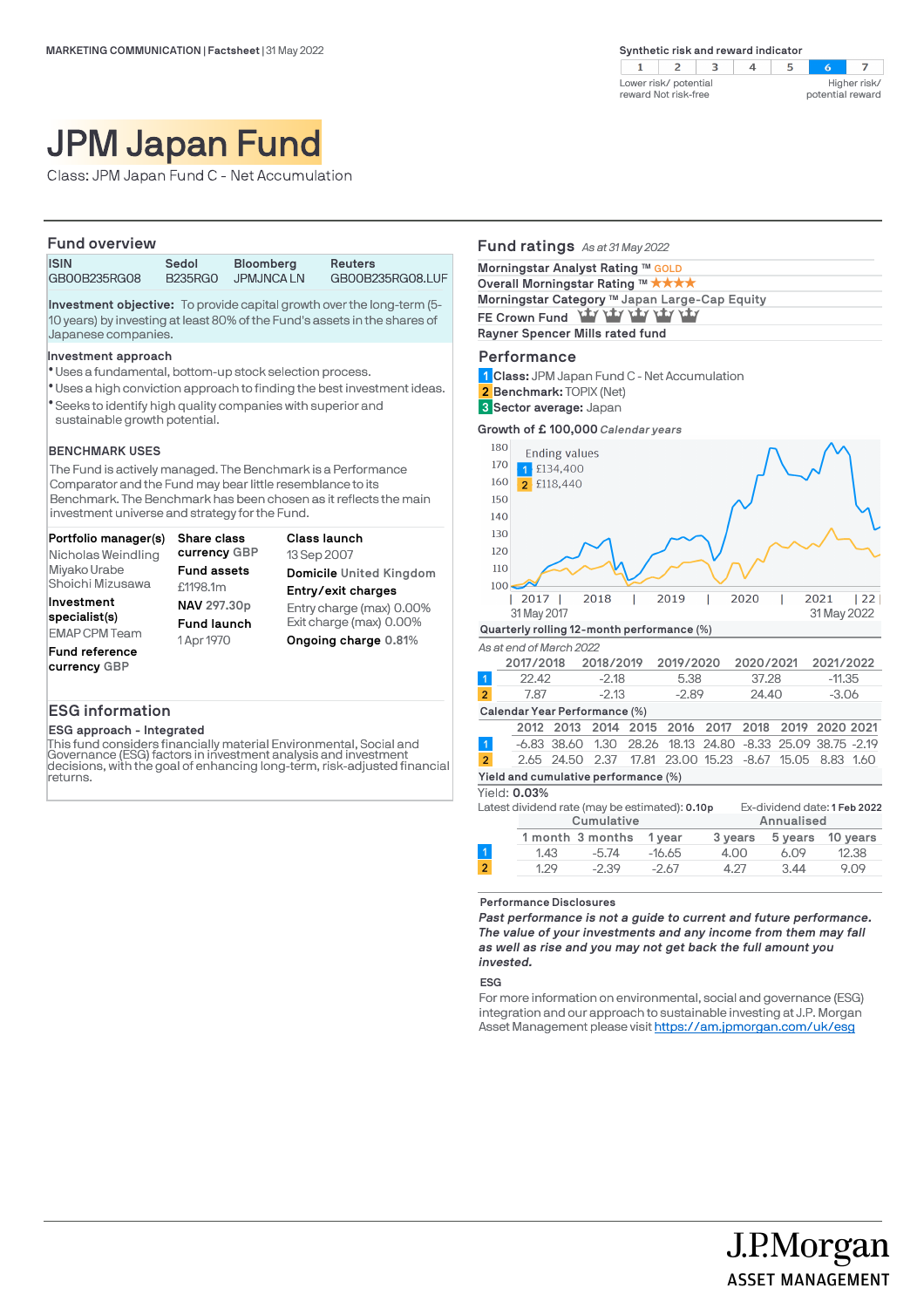# **Portfolio analysis**

| <b>Measurement</b>        | 3 years | 5 years |
|---------------------------|---------|---------|
| Correlation               | 0.78    | 0.81    |
| Alpha (%)                 | $-0.26$ | 2.56    |
| Beta                      | 1.16    | 1.25    |
| Annualised volatility (%) | 19.24   | 18.32   |
| Sharpe ratio              | 0.28    | 0.46    |
| Tracking error (%)        | 12.23   | 11.19   |
| Information ratio         | 0.11    | 0.39    |

# **Holdings**

| Top 10                    | Sector                         | % of assets |
|---------------------------|--------------------------------|-------------|
| Keyence                   | Electric Appliances            | 7.0         |
| Sony                      | Electric Appliances            | 6.5         |
| Hoya                      | Precision<br>Instruments       | 5.7         |
| Tokyo Electron            | <b>Electric Appliances</b>     | 5.5         |
| Shin-Etsu Chemical        | Chemicals                      | 5.3         |
| <b>Tokio Marine</b>       | Insurance                      | 5.2         |
| <b>SMC</b>                | Machinery                      | 4.1         |
| OBIC                      | Information &<br>Communication | 3.7         |
| Nomura Research Institute | Information &<br>Communication | 3.7         |
| Recruit                   | Services                       | 3.6         |

**Market cap (%) (USD)**



| Sectors (%)                  |      | Compared to benchmark |
|------------------------------|------|-----------------------|
| <b>Electric Appliances</b>   | 25.0 | $+6.6$                |
| Information & Communication  | 13.3 | $+4.3$                |
| Chemicals                    | 8.9  | $+2.5$                |
| Services                     | 8.6  | $+3.2$                |
| <b>Precision Instruments</b> | 8.5  | $+5.8$                |
| Machinery                    | 7.5  | $+2.1$                |
| <b>Retail Trade</b>          | 6.1  | $+2.0$                |
| <b>Other Products</b>        | 5.8  | $+3.4$                |
| Insurance                    | 5.2  | $+2.9$                |
| <b>Real Estate</b>           | 2.3  | $+0.3$                |
| Others                       | 6.9  | $-35.0$               |
| Cash                         | 1.9  | $+1.9$                |